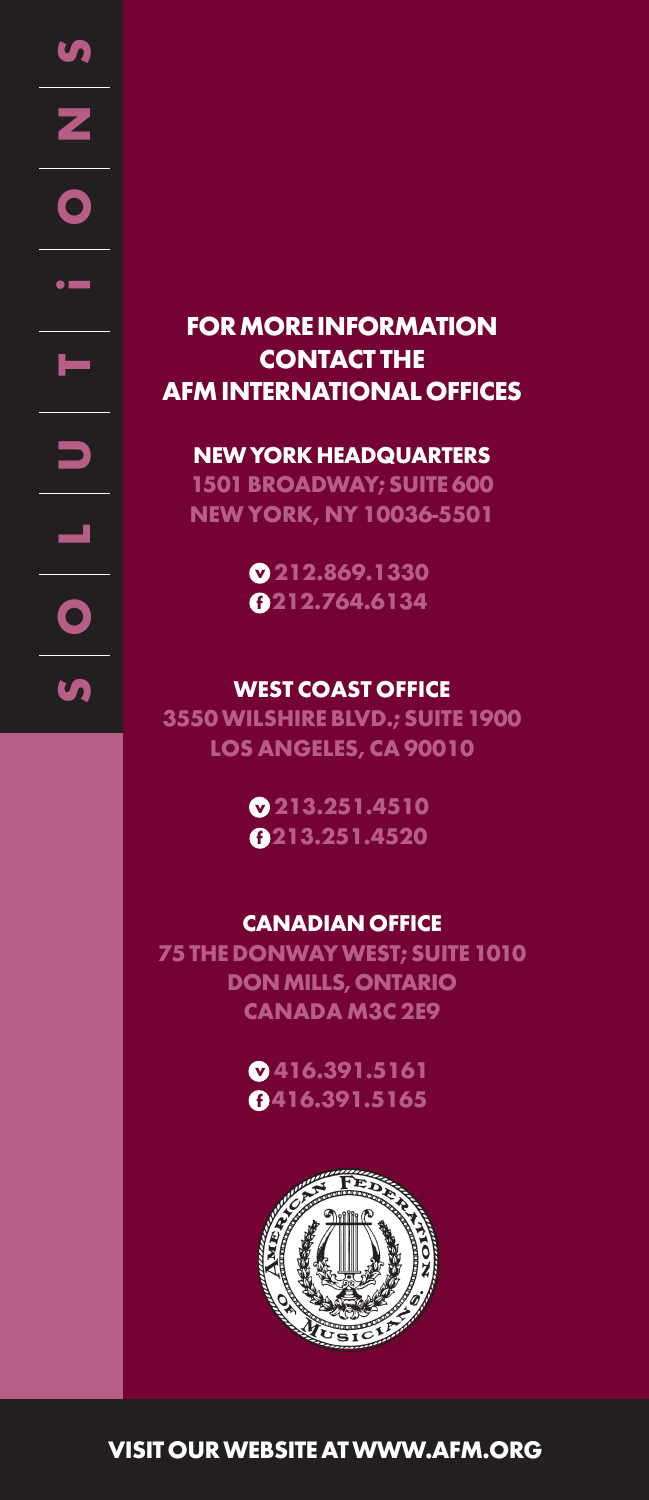$\begin{array}{c|c} \textbf{S} \\ \hline \textbf{S} \\ \hline \textbf{O} \end{array}$ **S**  $\begin{bmatrix} \blacksquare & \blacksquare & \blacksquare & \blacksquare & \blacksquare & \blacksquare & \blacksquare \end{bmatrix}$  $\bullet$   $\blacksquare$  $\begin{array}{c|c} \textbf{u} & \textbf{v} \\ \hline \textbf{v} & \textbf{v} \end{array}$  $\overline{\mathbf{S}}$ 



# **HOW TO STAY ALIVE AND WORKING**

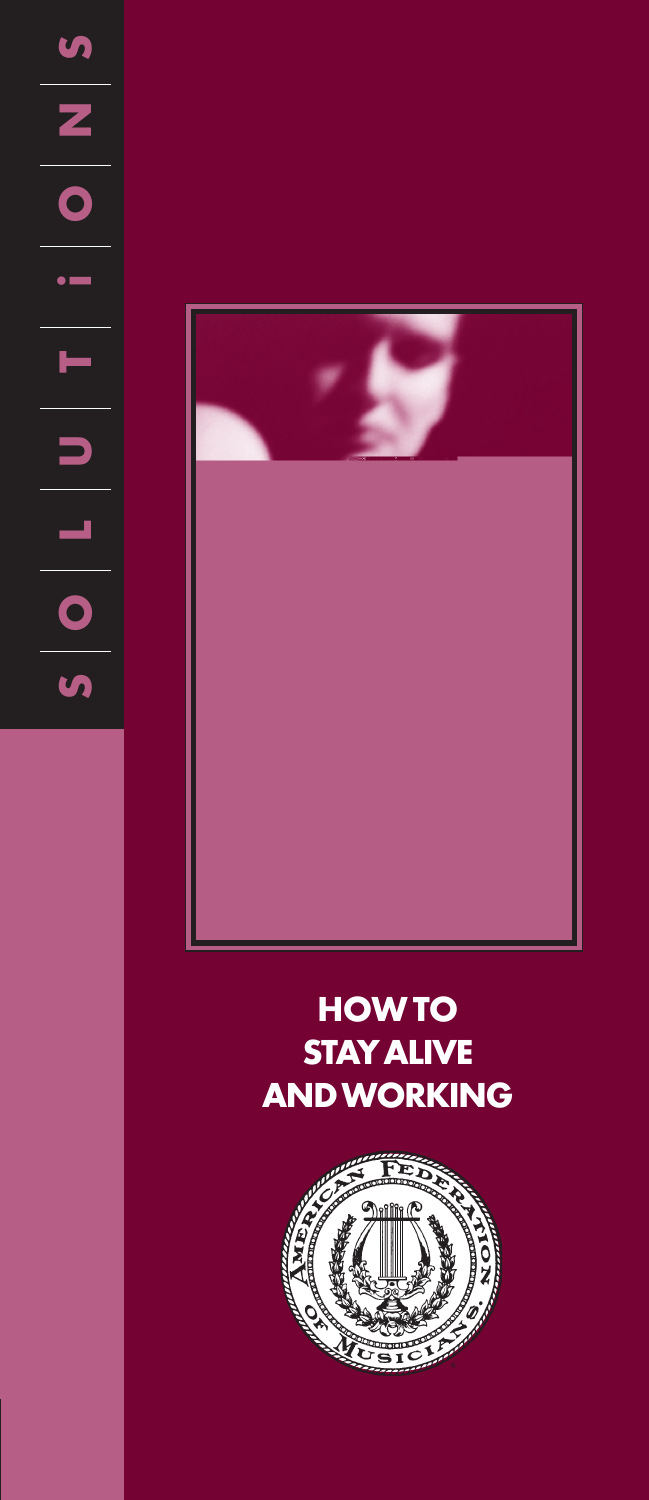## **STAY ALIVE AND WORKING**

Being a musician is high-stress, physically and mentally. It can also be dangerous. We've all heard stories like the club fire in Rhode Island where many died, and the occasional news accounts of a band van that crashes in the middle of the night between jobs. But away from the headline stories are many musicians who are suffering effects from fatigue, bad air, eye strain, muscular strain, hearing loss, depressed immune systems, and food poisoning—just to name a few of our occupational hazards.

Safety and health in our work is the mutual responsibility of leaders and managers, agents, employers and engagers, the government—and ourselves.

#### **HERE ARE A FEW THINGS YOU CAN DO TO MAKE YOUR CAREER A SAFER AND HEALTHIER ONE:**

- **•** limit alcohol or drug intake to responsible levels
- **•** maintain a proper diet
- **•** use hearing protection
- **•** use care in handling heavy equipment
- **•** maintain good physical and mental health
- **•** avoid exposure to high current/ voltage electricity
- **•** maintain musical equipment properly
- **•** manage stress
- **•** keep motor vehicles in safe working order